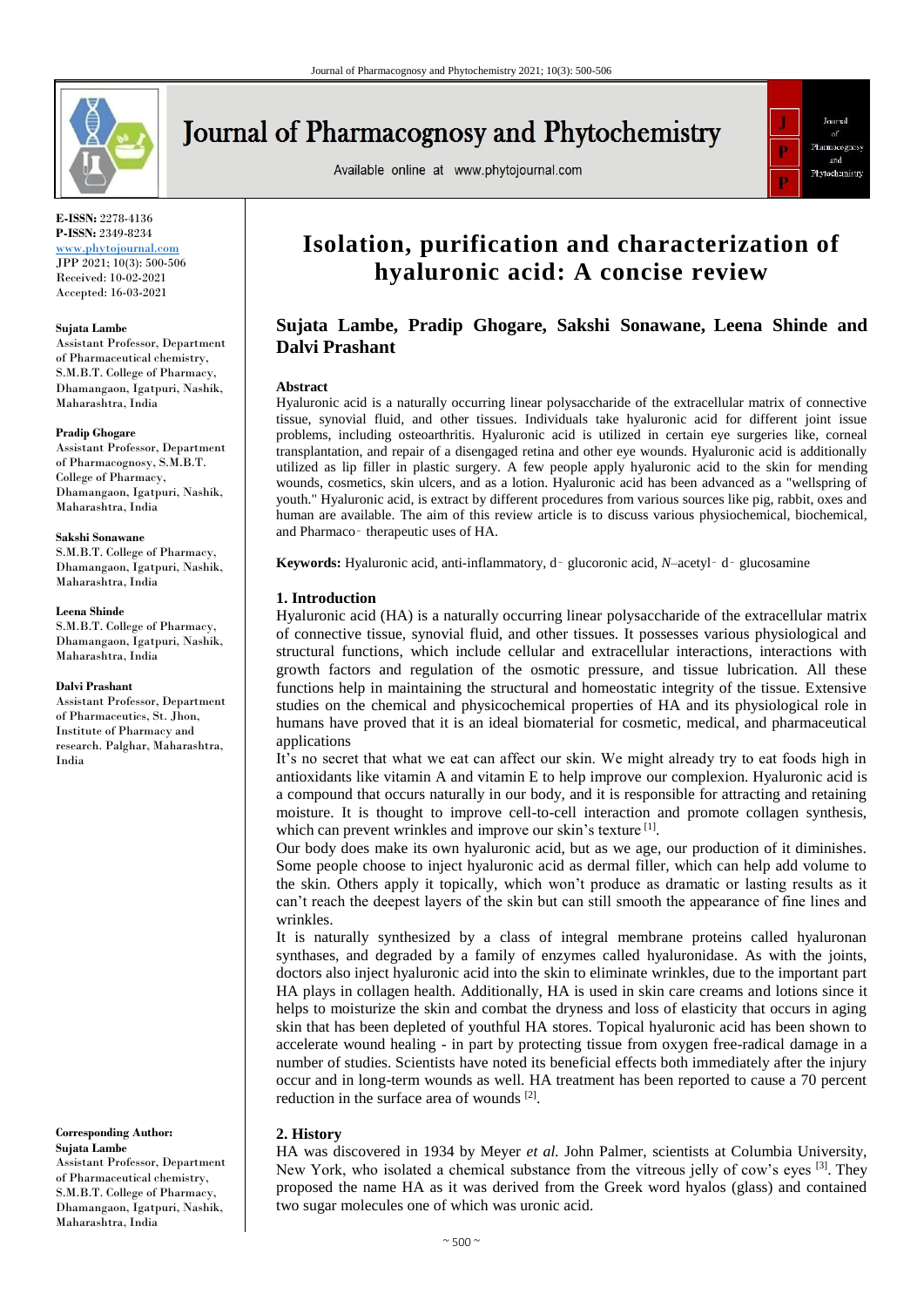#### Journal of Pharmacognosy and Phytochemistry [http://www.phytojournal.com](http://www.phytojournal.com/)

## **3. Chemistry**

The precise chemical structure of HA contains repeating units of d‑ glucoronic acid and *N*–acetyl‑ d‑ glucosamine. The primary structure of the polysaccharide comprises of an unbranched linear chain with the monosaccharide's linked together through alternating β1, 3 and β1,4 glycosidic bonds [4] . Hydrophobic faces exist within the secondary structure of HA, formed by the axial hydrogen atoms of about eight carbon‑ hydrogen (CH) groups on the alternating sides of the molecule. Such hydrophobic patches, energetically favor the formation of meshwork‑ like β‑ sheet tertiary structure as a result of molecular aggregation. The tertiary structure is stabilized by the presence of intermolecular hydrogen bonding. The hydrophobic and hydrogen bonding interactions in combination with the countering electrostatic repulsion enable large numbers of molecules to aggregate leading to the formation of molecular networks (matrices) of HA.

## **4. Benefits of hyaluronic acid**

**4.1 Hydrates Your Skin:** Hyaluronic acid is common as a way to add moisture to the skin. It can help smooth out skin, reduce dryness and lighten bags under the eyes. Ensuring you have a good concentration of hyaluronic acid can reduce problems like dandruff, overall dryness and skin sagginess [5].

**4.2 Decreases the Appearance of Wrinkles:** Research suggests that fine lines and wrinkles are most prominent in dry environments. Skin dryness also plays a role in their development. It also suggests that skin creams using hyaluronic acid can decrease wrinkles in two to four weeks. Fillerina is a fairly expensive hyaluronic acid brand and isn't a product we recommend. It can be found on Amazon or on the company's website. [5]

**4.3 Wound Healing and Similar Outcomes:** Lotions and ointments containing hyaluronic acid are sometimes used to promote wound healing. They are also relevant for issues such as burns, skin ulcers, rashes and the like  $[6, 7]$ .

**4.4 Lowers Joint Pain:** Hyaluronic acid is important in all connective tissue, including the joints. It helps to lower wear and tear, playing a buffering role. As a result, hyaluronic acid supplements are often used to decrease joint pain. The compound can even be used for arthritis treatment, normally in injection form. Lower oral doses of the compound can also be effective at reducing some joint pain [8].

**4.5 Reduces Dry Eyes and Discomfort:** Hyaluronic acid is responsible for most of the fluid in our eyes. This makes it a perfect tool for increasing moisture and relieving dry eyes.

The lubricating effect of hyaluronic acid also helps lower discomfort in your eyes. This is particularly relevant for eye injuries and for anyone having eye surgery.

The benefits are normally seen through hyaluronic acid eye drops, which are easy to use. Such drops can be very relevant if you regularly have dry eyes, use contact lenses or face regular eye strain from computer use.

#### **5. Foods that can promote high hyaluronic acid**

There are multiple options, each with their own advantages. Because they promote hyaluronic acid in different ways, the most powerful approach is to include a variety of these foods in your diet [9, 10].

## **5.1 Bone Broth**



Bone broth has become popular for increasing collagen levels and promoting overall health. This includes helping to reduce inflammation and joint pain, along with promoting healthy gut bacteria. Bone broth is also powerful because it offers nutrients that you wouldn't normally get. With so many advantages, bone broth is the best first step for increasing hyaluronic acid levels. It's also very comforting and perfect for the colder months.

## **1.2 Organ Meats**



Meat choices like liver are the most powerful sources of nutrients, including ones that we often miss out on. Yet, we tend to avoid organ meats, partly because of the flavors.

## **5.3 Leafy Greens**



Dark leafy greens like kale, spinach and Swiss chard are another way to increase hyaluronic acid levels. The effect occurs because the greens are high in magnesium.

Magnesium is a key catalyst in the mechanism for producing hyaluronic acid. So, if you don't have enough of the compound, your levels of hyaluronic acid may decrease.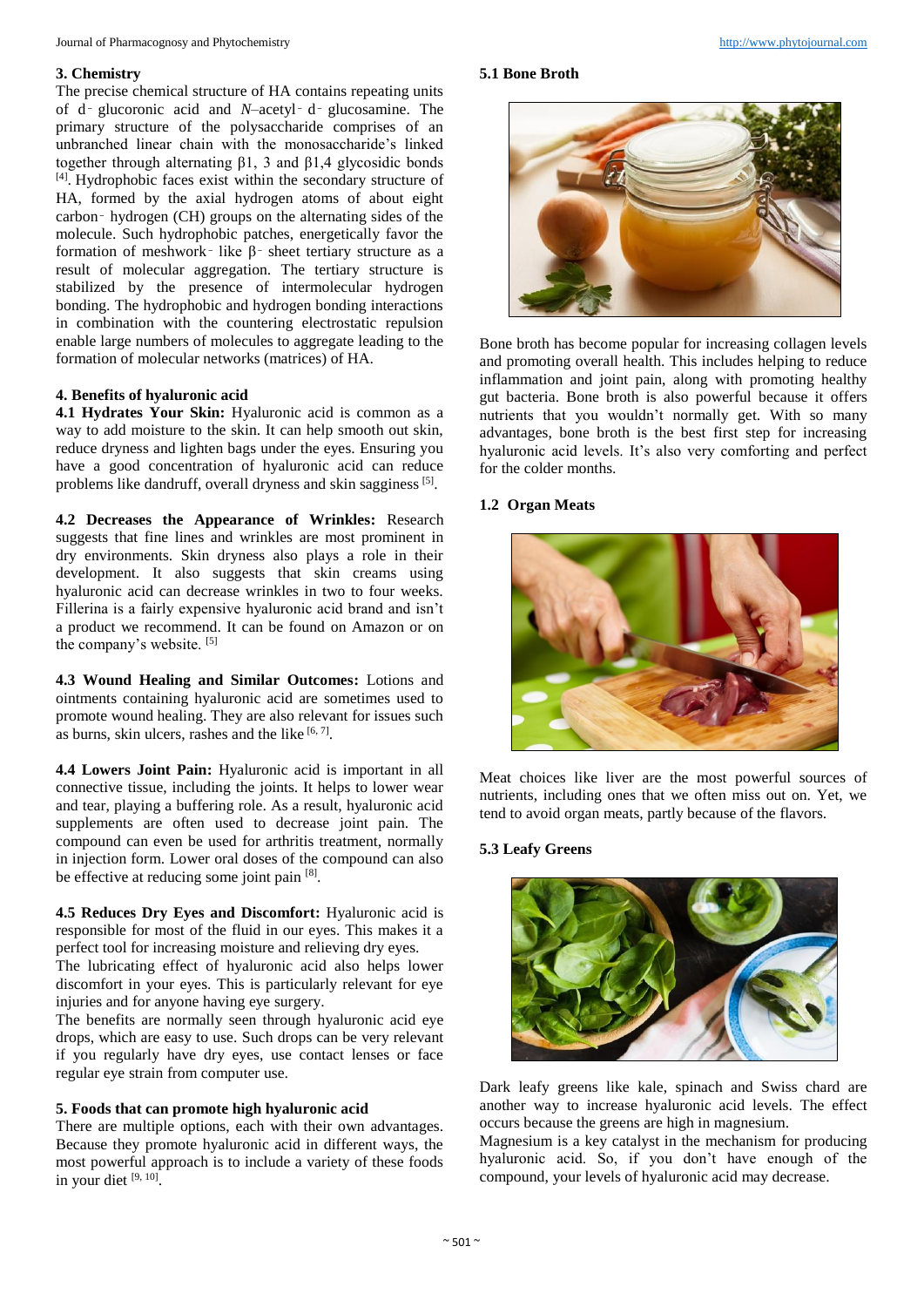## **5.4 Almonds and Cashews**



Nuts tend to be powerful for health and weight loss offering a dense source of nutrition. Almonds and cashews both offer benefits of their own and they are also significant sources of magnesium. This makes them useful for boosting hyaluronic acid production.

## **5.5 Soy-Based Foods**



Soy tends to be controversial; with concerns about some of the components. Even so, soy may also offer significant health benefits. One of these is increasing hyaluronic acid production.

This helps to increase estrogen levels in the body, which then promotes hyaluronic acid production.

## **5.6 Root Vegetables**



Starchy root vegetables also work for increasing hyaluronic acid levels. This includes sweet potatoes and even just regular potatoes. Root vegetables work well because they contain some hyaluronic acid and they boost production of it as well. In particular, they contain a range of useful nutrients. Many of these help improve hyaluronic acid levels and are a good addition to a healthy diet. Sweet potatoes are a particularly powerful choice. They are higher in magnesium, so their impacts on hyaluronic acid levels should be stronger as well.

## **5.7 Fresh Fruit**



The presence of vitamin C in fruit helps to increase hyaluronic acid levels. Some fruits also contain significant levels of magnesium, which will help as well. Oranges, tomatoes, avocados, cherries, grapes and mangoes are all powerful options. Tomatoes, grapefruit and oranges are also a good source of naringenin. This compound inhibits the enzyme hyaluronidase, which breaks down hyaluronic acid.

#### **5.8 Bananas**



Most fresh fruits will help promote hyaluronic acid levels. But, bananas are a particularly good choice. They are one of the few types of fruit that contain some hyaluronic acid directly. They also contain magnesium and vitamin C, both of which help to increase hyaluronic acid production. Despite some claims to the contrary, bananas are also healthy and are a perfect snack for weight loss. It's true that they're fairly high in sugar but this is balanced by the fiber content.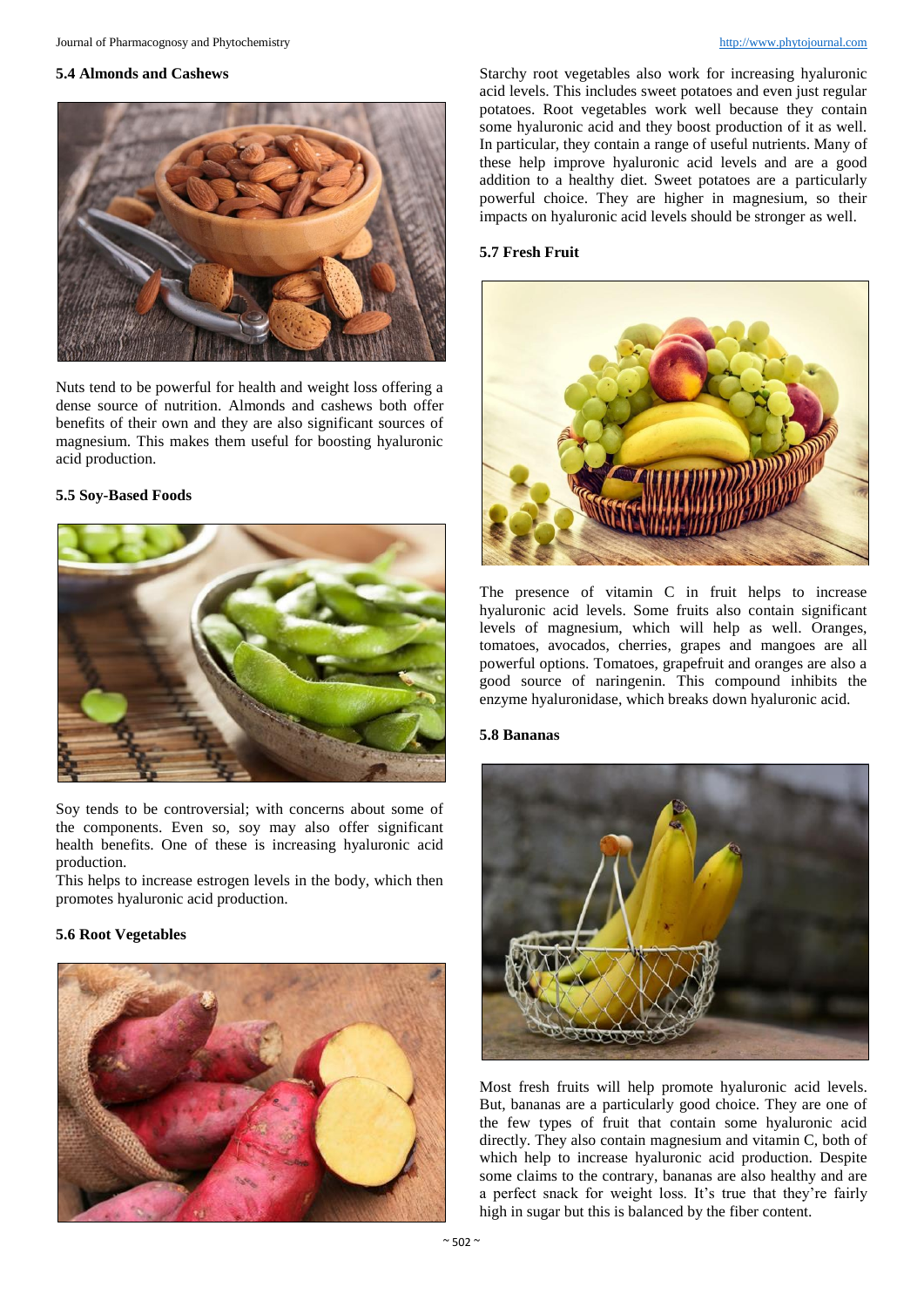## **5.9 Peppers**



Yellow, orange and red peppers offer another source of vitamin C, helping to increase hyaluronic acid levels.

## **5.10 Beans**



Beans are another powerful option for the nutrition that they contain a good source of magnesium and zinc, with both compounds helping to increase hyaluronic acid levels.

## **5.11 Origin, body reservoir and metabolism of ha**

HA is found in almost all vertebrate organs, but most abundantly in the extracellular matrix of soft connective tissues. In the skin, it has a protective, structure stabilizing and shock‑ absorbing role. The estimated total amount of HA in human skin has been reported to be5  $g<sup>[11]</sup>$ . about a third of the total amount of HA believed to be present within the entire human body. The highest concentrations of HA are found in soft connective tissues (umbilical cord, synovial fluid, skin) and the lowest in blood serum<sup>[12]</sup>.

Most cells of the body are capable of synthesizing HA and synthesis take place in the cell membrane. HA is synthesized in the plasma membrane by a membrane‑ bound protein. Synthesized HA is directly secreted into the extracellular space. It is also produced by fibroblasts in the presence of endotoxins.

HA (Hyaluronan) has been identified in all periodontal tissues, being particularly prominent in the non‑ mineralized tissues such as gingiva and periodontal ligament and in only low quantities in mineralized tissues such as cementum and alveolar bone. The high molecular weight hyaluronan present in the periodontal tissues is synthesized by hyaluronan synthase (HAS) enzymes (HAS1, HAS2 and HAS3) in various cells from the periodontal tissues, including fibroblasts and keratinocytes in gingiva and periodontal ligament, cement oblasts in cementum and osteoblasts in alveolar bone [13].

The turnover of HA content in the tissues occurs either by lymphatic drainage to the blood stream or by local metabolism. In skin and joints, some 20‑ 30% of HA turnover occurs by the local metabolism, and the rest is removed by the lymphatic pathways. Upon reaching the blood stream, about 85‑ 90% is eliminated in the liver. The kidneys extract about 10% but excrete only 1‑ 2% in the urine. The tissue half‑ life of HA ranges from half a day to 2 or 3 days, regardless of its route of elimination [14].

## **5.12 Properties of ha**

HA has unique physiochemical and biological properties, which makes it useful in the treatment of the inflammatory process in medical areas such as orthopedics, dermatology, and ophthalmology.

## **1. Hygroscopic nature**

HA is one of the most hygroscopic molecules known in nature. When HA is incorporated into aqueous solution, hydrogen bonding occurs between adjacent carboxyl and N‑ acetyl groups; this feature allows HA to maintain conformational stiffness and to retain water. One gram of HA can bind up to 6 L of water. As a physical background material, it has functions in space filling, lubrication, and shock absorption and protein exclusion [15].

## **2. Viscoelastic properties**

Hyaluronan as a viscoelastic substance assists in periodontal regenerative procedures by maintaining spaces and protecting surfaces. Through recognition of its viscoelastic nature, HA can influence the cell functions that modify the surrounding cellular and the extracellular micro and macro environments. The viscoelastic properties of the material may slow the penetration of viruses, and bacteria, a feature of particular interest in the treatment of periodontal diseases.

## **3. Bacteriostatic effect**

Recent studies on regenerative surgical procedures indicate that reduction of bacterial burden at the wound site may improve the clinical outcome of regenerative therapy. The high concentration of medium and lower molecular weight HA has the greatest bacteriostatic effect,

Particularly on *Aggregatibacter actinomycetemcomitans, Prevotella oris* and *Staphylococcus aureus* strains, which are commonly found in oral gingival lesions and periodontal wounds. A clinical application of HA membranes, gels, and sponges during the surgical therapy may reduce the bacterial contamination of surgical wound site, thereby, lessening the risk of postsurgical infection and promoting more predictable regeneration<sup>[16]</sup>.

## **4. Biocompatibility and non**‑ **antigenicity**

The highly biocompatible and non-immunogenic nature of HA has led to its use in a number of clinical applications, which include: The supplementation of joint fluid in arthritis; as a surgical aid in eye surgery; and to facilitate the healing and regeneration of bone, surgical wounds and periodontal tissue. Modifications to Hyaluronan include esterification and cross‑ linking to provide some structure and rigidity to gel for cell‑ seeding purposes. These biopolymers are completely biodegradable and support the growth of fibroblasts, chondrocytes and mesenchymal stem.

## **5. Anti**‑ **inflammatory**

HA has the anti-inflammatory effect, which may be due to the action of exogenous Hyaluronic as a scavenger by draining prostaglandins, metalloproteinase and other bio-active molecules<sup>[17]</sup>.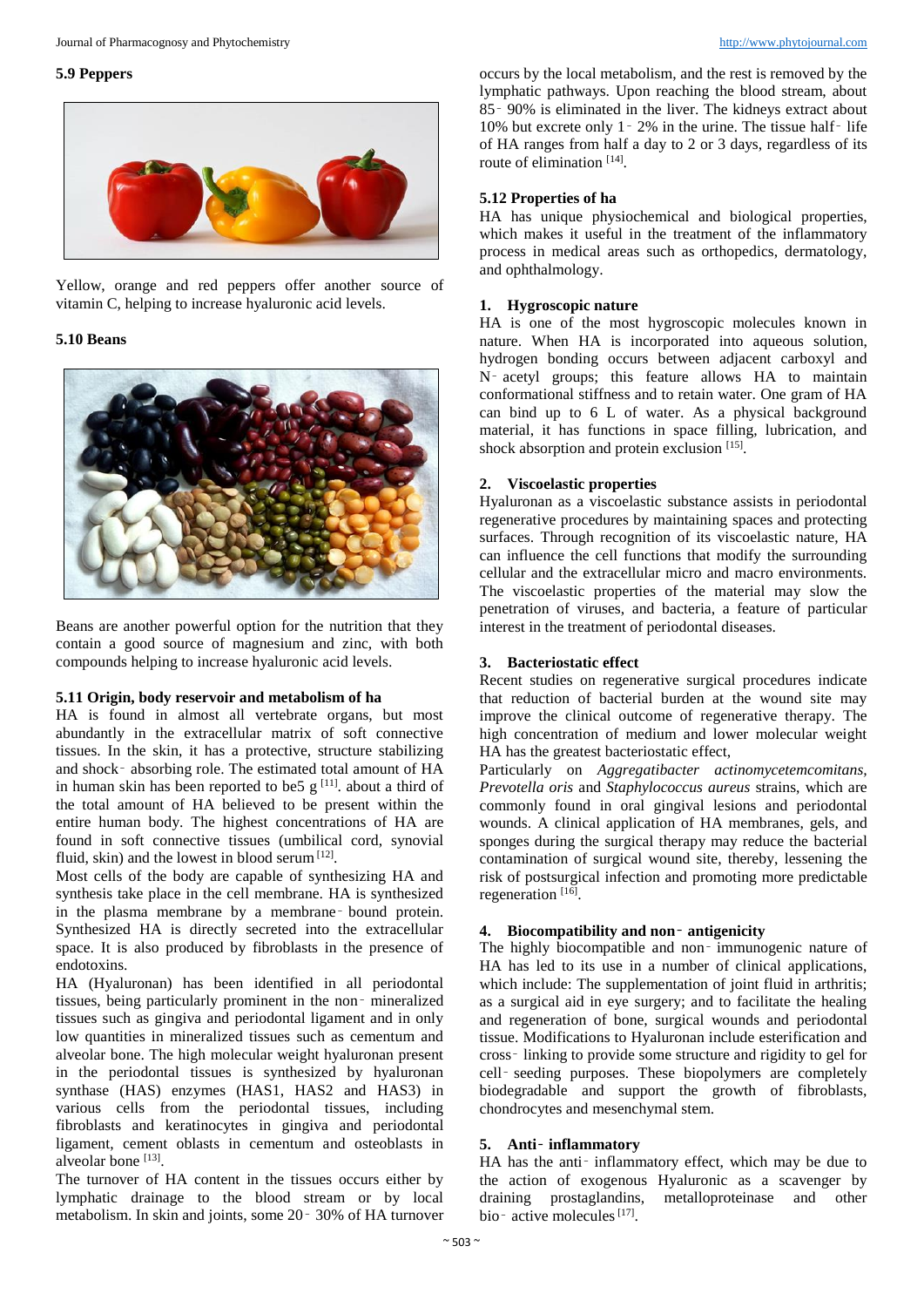#### **6. Anti**‑ **oedematous**

The anti- oedematous effect of HA may also be related to the osmotic activity. Due to its acceleration in tissue healing properties, it could be used as an adjunct to mechanical therapy  $^{[18]}$ .

## **7. Antioxidant**

In a somewhat contradictory role, however, hyaluronan may regulate the inflammatory response, acting as an antioxidant by scavenging ROS. Thus, hyaluronan may help to stabilize the granulation tissue matrix  $[19]$ .



**Fig 1:** Properties of hyaluronic acid

| <b>Table 1:</b> List of terrestrial sources used for ha isolation $[20-38]$ |  |  |  |  |
|-----------------------------------------------------------------------------|--|--|--|--|
|                                                                             |  |  |  |  |

|    | S. no Animal | <b>Tissue/body fluid</b> | <b>Literature sources</b>             |  |  |
|----|--------------|--------------------------|---------------------------------------|--|--|
| 1. | Rooster      | Rooster comb             | Kang et al. $\boxed{[20]}$            |  |  |
|    |              | Umbilical cord           | Hadidian et al. <sup>[21]</sup>       |  |  |
|    | Human        | Joint synovial fluid     | Balazs et al. [22]                    |  |  |
|    |              | Vitreous body            | Nishikawa et al. [23]                 |  |  |
| 2. |              | Dermis                   | Postlethwaite et al. [24]             |  |  |
|    |              | Epidermis                | Akiyama et al. [25, 27]               |  |  |
|    |              | Thoracic lymph           | Pethrick et al. <sup>[26]</sup>       |  |  |
|    |              | Urine                    | Toyoda et al. <sup>[27]</sup>         |  |  |
|    |              | Serum                    | Deutsch et al. <sup>[28]</sup>        |  |  |
|    | Rat          | Lung                     | Nettelbladt et al. <sup>[29]</sup>    |  |  |
| 3. |              | Kidney                   | Hallgren et $aI.$ <sup>[29, 30]</sup> |  |  |
|    |              | <b>Brain</b>             | Bignami et al. <sup>[31]</sup>        |  |  |
|    |              | Liver                    | Fraser et al. $[32]$                  |  |  |
| 4. | Cow          | Bovine nasal cartilage   | Cleland et al. $\overline{^{[46]}}$   |  |  |
| 5. | Sheep        | Synovial fluid           | Fraser et al. $[47]$                  |  |  |
|    |              | Medulla cortex           | Dicker et al. $\overline{^{[33]}}$    |  |  |
|    |              | Lung                     | Postlethwaite et al. $[24]$           |  |  |
| б. |              | Renal papillae           | Farber et al. <sup>[34]</sup>         |  |  |
|    | Rabbit       | Kidney                   | Dicker and Franklin <sup>[33]</sup>   |  |  |
|    |              | Vitreous body            | Necas et al. $^{[36]}$                |  |  |
|    |              | Renal cortex             | Dwyer et al. $^{[35]}$                |  |  |
|    |              | Muscle                   | Necas et al. $\overline{^{36}}$       |  |  |
|    |              | Liver                    | Takagaki et al. [37]                  |  |  |
| 7. | Bacteria     | Streptococci sp          | Seastone et al. [38]                  |  |  |

## **6. Extraction methods of hyaluronic acid**

## **1. Extraction by enzyme digestion method**

The tissue was defatted with acetone and dried at  $60^{\circ}$ C for 24 h. The dried pellet was solubilized in 100 mm sodium acetate buffer, pH 5.5, containing 5 mm EDTA and cysteine. 100 mg of papain was added per gram of tissue, and the solution was incubated for 24 h at  $60^{\circ}$ C in a stirrer. After boiling for 10 min, the mixture was centrifuged and three volumes of ethanol saturated with sodium acetate were added to the supernatant and stored at  $4^{\circ}$ C for 24 h. The precipitate was recovered by centrifugation and dried at  $60^{\circ}C^{39}$ . The tissues can also be digested with pepsin [40], pronase, and trypsin [41].

## **2. Extraction with organic solvents and sodium acetate**

The tissue was homogenized with acetone and incubated for 24 h in refrigerator. After 24h, the acetone was squeezed from the tissue material. This step was repeated 10 times in 24-h intervals. This material was extracted 10 times successively with a 5% solution of sodium acetate; each time the viscous fluid was squeezed through several layers of cheesecloth. 1.5 volumes of ethyl alcohol were added to the aqueous extracts. The precipitates formed were pooled, centrifuged, redissolved in 5% sodium acetate solution and recentrifuged. Protein was removed from the supernatant solution by shaking it with chloroform four times and then with a chloroform–amyl alcohol (1:4 parts to 1:2 parts) mixture several times until a gel no longer formed. The final solution was dialyzed; sodium acetate crystals were added to make a 5% solution. Following acidification to pH 4.0, the solution was precipitated with ethyl alcohol and the precipitate was desiccated in vacuum over calcium chloride. The final dried material will be pure white and fibrous in appearance [42].

## **3. Microbial production**

HA can be prepared in high yield from bacterial sources by fermenting the bacteria under anaerobic conditions in an enriched growth medium containing glucose, glycogen, yeast extract, try tone, KH2PO4, K2HPO4, MgSO4. 7H2O, (NH4)2SO4, and polystyrene. HA was precipitated by mixing with three volumes of ethanol and centrifuged at 5000\_g for 10 min. The sediment was resuspended with one volume of NaCl (1.5 M) and three volumes of ethanol and precipitated by centrifugation at 5000\_g for 10 min. Finally, this last sediment was redissolved in distilled water for HA.<sup>[43]</sup> The yield, purity, and low cost of the hyaluronic acid produced by the bacterial sources also permit it to be used in ways not previously described or contemplate for hyaluronic acid obtained from mammalian or low yield bacterial sources.

## **4. Supplementary methods**

The separation of the acid mucopolysaccharides into sulfated and no sulfated fractions was achieved with a cetylpyridium complex, [44] and final purification of the fractions was obtained by use of aDEAE-Sephadex anion exchanger A-25. The centrifugal precipitation chromatography  $[45]$ , electrode position, and ultrafiltration–diafiltration are the other means of separation of HA fragments.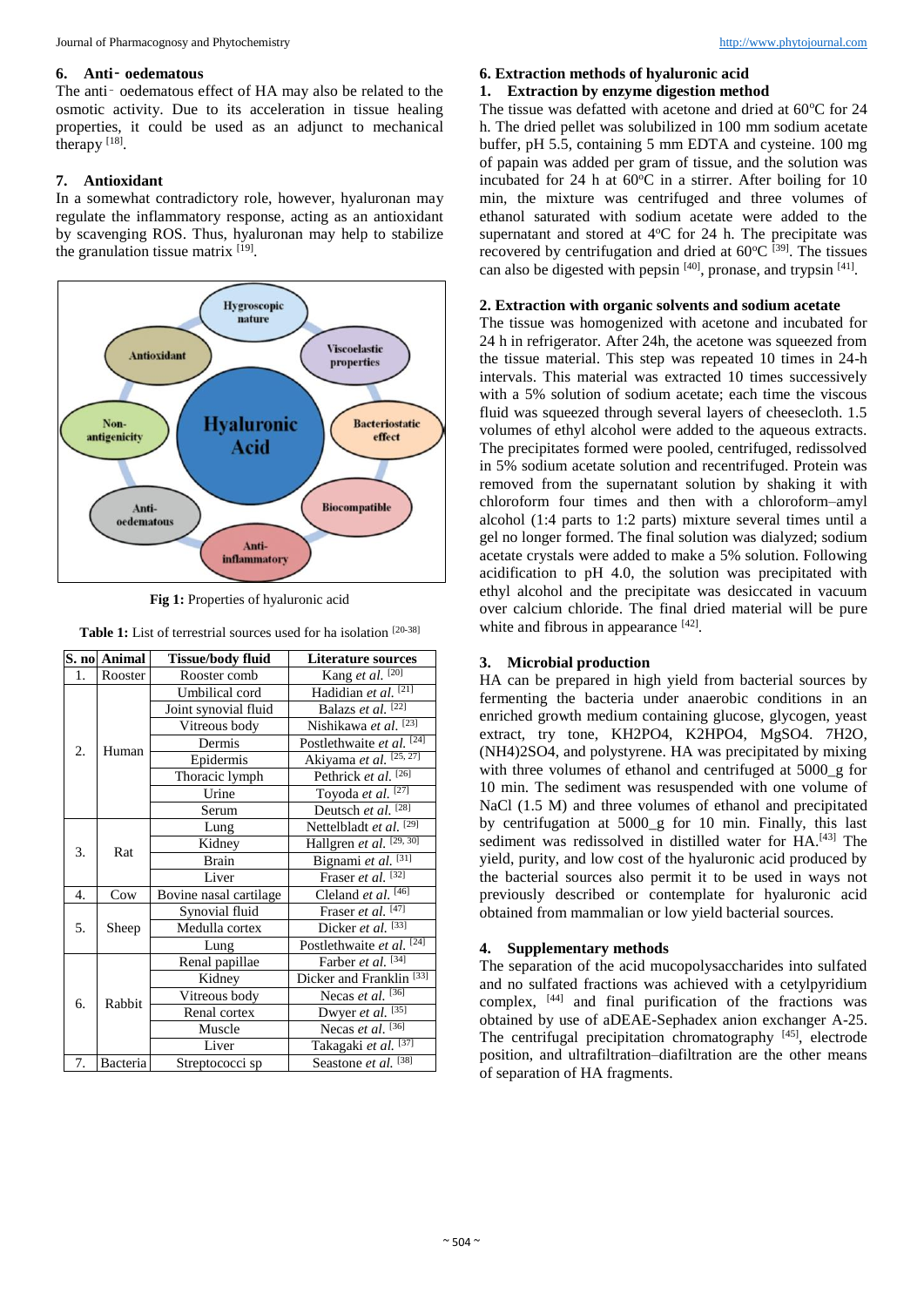

**Fig 2:** Schematic representation of HA isolation and characterization.

#### **7. References**

- 1. Parveen Dahiya, Reet Kamal. Hyaluronic Acid: A Boon in Periodontal Therapy, North American Journal of Medical Sciences 2013;5(5):309-315.
- 2. SardiJde C. Oxidative stress in diabetes and periodontitis. N Am J Med Sci 2013;5:58.
- 3. Vedamurthy M. Soft tissue augmentation: Use of hyaluronic acid as dermal filler. Indian J Dermatol Venereol Leprol 2004;70:383.
- 4. Laurent TC, Fraser JR. Hyaluronan. FASEB J 1992;6:2397‑ 404.
- 5. Monheit GD, Coleman KM. Hyaluronic acid fillers. Dermatol Ther 2006;19:141‑ 50.
- 6. Longaker MT, Harrison MR, Crombleholme TM, Langer JC, Decker M, Verrier ED *et al.* Studies in fetal wound healing: I.A factor in fetal serum that stimulates deposition of hyaluronicacid. J Pediatr Surg 1989;24:789‑ 92.
- 7. King SR, Hickerson WL, Proctor KG. Beneficial actions of exogenous hyaluronic acid on wound healing. Surgery 1991;109:76-84.
- 8. Balazs EA, Denlinger JL. Viscosupplementation: A newconcept in the treatment of osteoarthritis. J Rheumatol Suppl 1993;39:3-9.
- 9. https://www.bebeautiful.in/all-thingsskin/everyday/foods-that-are-rich-in-hyaluronic-acid
- 10. https://harleystreet-md.co.uk/blog/foods-containhyaluronic-acid/
- 11. Banks J, Kreider JW, Bhavanandan VP, Davidson EA. Anionic polysaccharide production and tyrosinase activation in cultured human melanoma cells. Cancer Res 1976;36:424-31.
- 12. Laurent TC, Fraser JR. The properties and turnover of hyaluronan. Ciba Found Symp 1986;124:9-29.
- 13. Ijuin C, Ohno S, Tanimoto K, Honda K, Tanne K. Regulation of hyaluronan synthase gene expression in human periodontal ligament cells by tumour necrosis factor‑ alpha, interleukin‑ 1beta and interferon‑ gamma. Arch Oral Biol 2001;46:767-72.
- 14. Fraser JR, Laurent TC, Laurent UB. Hyaluronan: Its nature, distribution, functions and turnover. J Intern Med 1997;242:27-33.
- 15. Sutherland IW. Novel and established applications of microbial polysaccharides. Trends Biotechnol 1998;16:41‑ 6.
- 16. Pirnazar P, Wolinsky L, Nachnani S, Haake S, Pilloni A, Bernard GW. Bacteriostatic effects of hyaluronic acid. J Periodontol 1999;70:370‑ 4.
- 17. Laurent TC, Laurent UB, Fraser JR. Functions of hyaluronan. Ann Rheum Dis 1995;54:429-32.
- 18. Jentsch H, Pomowski R, Kundt G, Göcke R. Treatment of gingivitis with hyaluronan. J Clin Periodontol 2003;30:159‑ 64.
- 19. Waddington RJ, Moseley R, Embery G. Reactive oxygen species: A potential role in the pathogenesis of periodontal diseases. Oral Dis 2000;6:138‑ 51.
- 20. Kang DY, Kim WS, Heo IS, Park YH, Lee S. Extraction of hyaluronic acid (HA) from rooster comb and characterization using flow field-flow fractionation (FlFFF) coupled with multi angle light scattering (MALS). Journal of Separation Science 2010;33(22):3530-3536.
- 21. Hadidian Z, Pirie NW. The preparation and some properties of hyaluronic acid from human umbilical cord. Biochemical Journal 1948;42(2):260-265.
- 22. Balazs EA, Watson D, Duff IF, Roseman S. Hyaluronic acid in synovial fluid. I. Molecular parameters of hyaluronic acid in normal and arthritic human fluids. Arthritis and Rheumatism 2005;10(4):357-376.
- 23. Nishikawa S, Tamai M. Ultrastructure of hyaluronic acid and collagen in the human vitreous. Current Eye Research 1996;15(1):37-43.
- 24. Postlethwaite AE, Smith GN, Jr Lachman LB, Endres RO, Poppleton HM, Hasty KA *et al.* Stimulation of glycosaminoglycan synthesis in cultured human dermal fibroblasts by interleukin 1. Induction of hyaluronic acid synthesis by natural and recombinant interleukin 1s and synthetic interleukin 1 beta peptide 163-171.Journal of Clinical Investigation 1989;83(2):629-636.
- 25. Akiyama H, Saito M, Qiu G, Toida T, Imanari T. Analytical studies on hyaluronic acid synthesis by normal human epidermal keratinocytes cultured in a serum-free medium. Biological and Pharmaceutical Bulletin 1994;17(3):361-364.